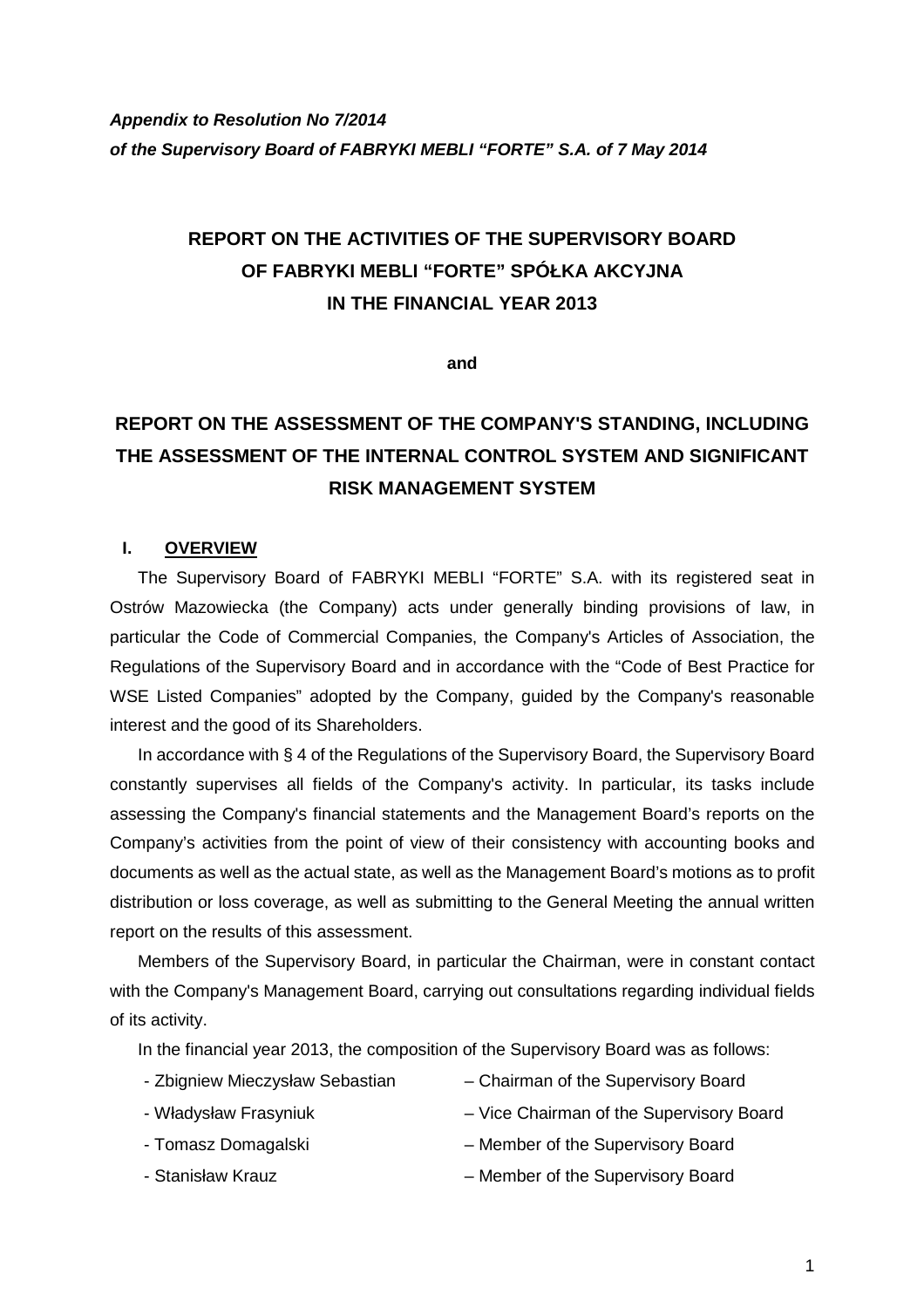- Marek Rocki – Member of the Supervisory Board

In the reporting period, i.e. from 1 January 2013 to 31 December 2013, the Supervisory Board held four meetings during which it adopted resolutions regarding, inter alia:

- 1. consent to granting sureties and conditional acquisition of rights and obligations,
- 2. approval of a borrowing granted by the Company to a subsidiary,
- 3. consent to the payment of advances to Members of the Management Board against bonuses due for the year 2012,
- 4. assessment of the Company's financial statements and the Management Board's report on the Company's activities in the financial year 2012,
- 5. assessment of the consolidated financial statements and the Management Board's report on the activities of the FABRYKI MEBLI "FORTE" S.A. Capital Group in the financial year 2012,
- 6. assessment of the motion of the Management Board on the distribution of the Company's net profit for the financial year 2012,
- 7. acceptance of the report on the activities of the Company's Supervisory Board in the year 2012,
- 8. approval of the surety agreement concluded by FABRYKI MEBLI "FORTE" S.A.,
- 9. bonuses, awards and remuneration of Members of the Management Board,
- 10. fulfilment of conditions for granting series B warrants to Entitled Persons in the second year of the Incentive Scheme,
- 11. consent to the purchase of shares of a limited joint-stock partnership,
- 12. consent to making a non-cash contribution to the limited joint-stock partnership,
- 13. consent to establishing a company in the territory of Russia,
- 14. consent to the purchase of real property located in Białystok,
- 15. consent to FABRYKI MEBLI "FORTE" S.A. establishing a limited joint-stock partnership and participating in that partnership in the capacity of shareholder,
- 16. approval of the "Company's Plan for the year 2014" and the "Plan of the Company's Capital Group for the year 2014",
- 17. making a donation.

The activities of the Supervisory Board in the year 2013 concentrated around matters of material importance for the activities of the Company. The Supervisory Board carefully observed all aspects of the Company's activity and the activities of the Management Board. The scope of activities subject to control, consultations and opinions of the Supervisory Board included significant fields of activity, such as assessing financial statements and the Management Board's reports on the Company's activities, and approving and consenting to the Management Board's performance of certain activities reserved for the competence of the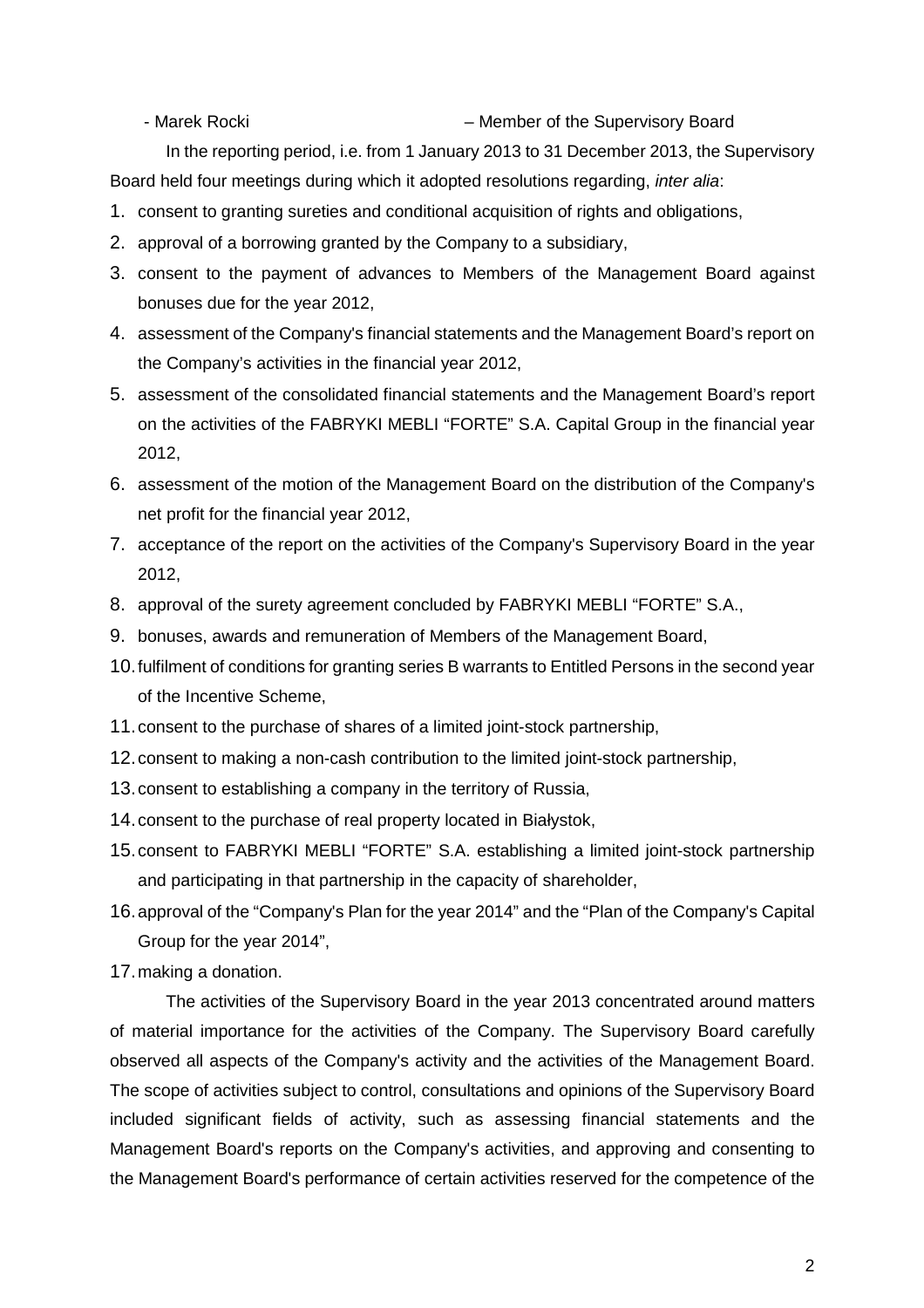Supervisory Board. The Supervisory Board analysed the Company's financial results, the course of the investment process and matters regarding key projects implemented by the Company's Management Board in the year 2013 on a regular basis.

Opinions expressed by the Supervisory Board were favourably received by the Company's General Meeting, which adopted decisions in accordance with the Supervisory Board's recommendations.

Taking into account the resolution of the Annual General Meeting of FABRYKI MEBLI "FORTE" S.A. adopted on 22 June 2011, the Supervisory Board serves as the audit committee in the period when it is composed of no more than five members.

## **II. ASSESSMENT OF THE MANAGEMENT BOARD'S REPORT ON THE COMPANY'S ACTIVITIES AND THE COMPANY'S FINANCIAL STATEMENTS FOR THE PERIOD FROM 1 JANUARY 2013 TO 31 DECEMBER 2013.**

In accordance with the provisions of Article 382 § 3 in relation to Article 395 § 2(1) of the Code of Commercial Companies and § 4(2)(e) of the Regulations of the Supervisory Board, the Supervisory Board has audited:

- **I.** the report of the Management Board of FABRYKI MEBLI "FORTE" Spółka Akcyjna on the Company's activities in the financial year 2013,
- **II.** the financial statements of FABRYKI MEBLI "FORTE" S.A. for the financial year 2013.

The results of the audit are as follows:

### **I. Audit of the report of the Management Board of FABRYKI MEBLI "FORTE" Spółka Akcyjna on the Company's activities in the year 2013.**

The Supervisory Board expresses a positive view of the implementation of the Company's action strategy and the targets set by the Management Board. Having analysed the report of the Management Board of FABRYKI MEBLI "FORTE" S.A. on the Company's activities in 2013, the Supervisory Board concludes that:

- 1. the report has been prepared in accordance with the provisions of law and contains information regarding:
	- a) events significantly affecting the Company's activity which occurred during the financial year and later — until the approval of the report on the Company's activities,
	- b) current and expected financial situation,
	- c) expected development of the Company,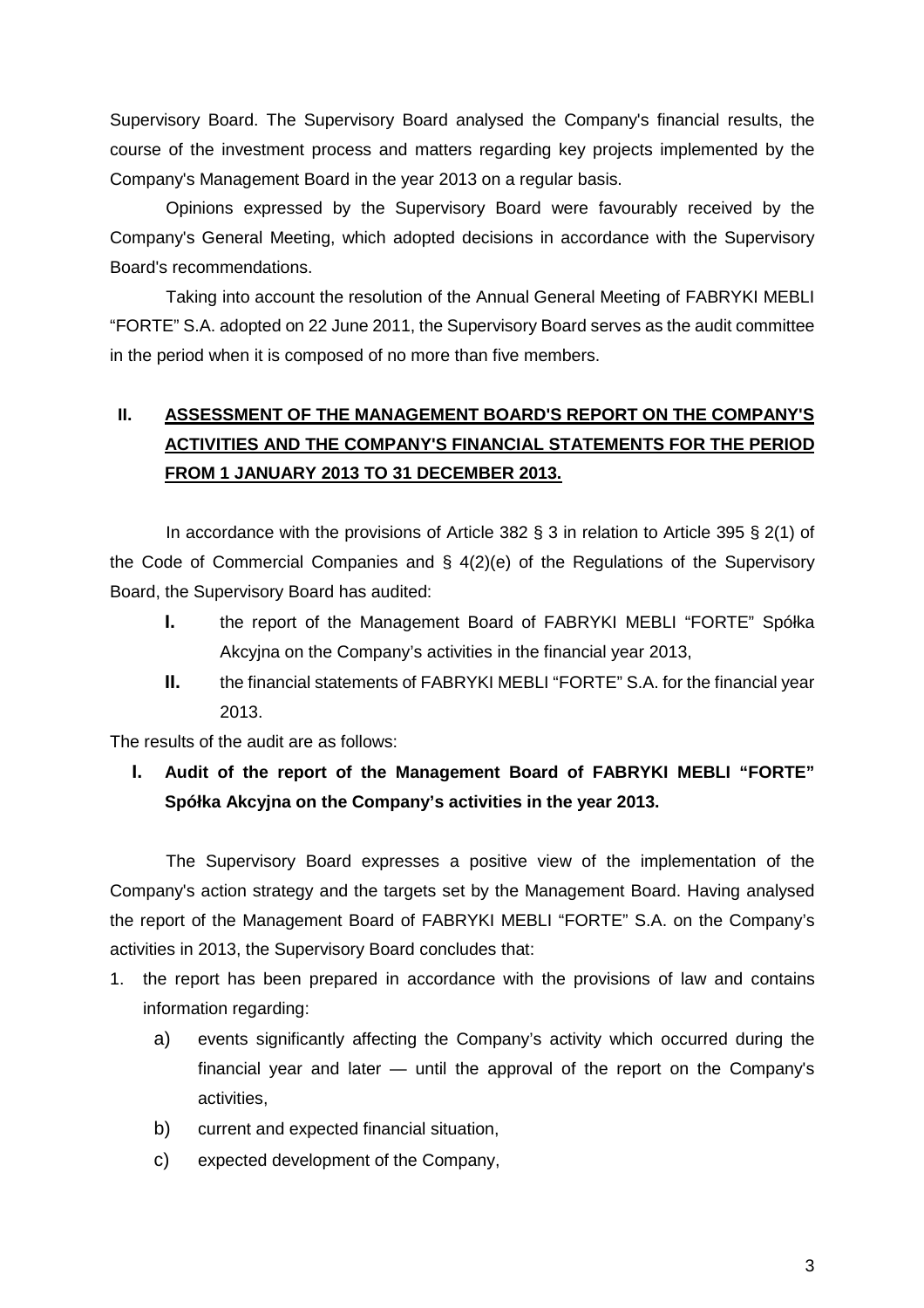- d) status of the conducted research and technical development,
- e) employment in the Company.
- 2. The information on significant events affecting the Company's activities presented in the report includes data regarding:
	- a) changes in the Company's ownership structure occurring in the reporting period,
	- b) the composition of the Company's Supervisory Board and Management Board,
	- c) employment and work organisation in the Company,
	- d) economic and financial results of the Company's activities,
	- e) the Company's investment activity and financial management,
	- f) the main items of the balance sheet, profit and loss account, changes in equity and cash flows.

The Supervisory Board believes that the scope and manner of presentation of this information thoroughly, correctly, reliably and clearly reflect all significant events and their impact on the asset and financial standing and the results achieved by the Company in 2013. In the opinion of the Supervisory Board, the Management Board's report on the Company's activities contains a true description of the development and achievements of the Company, including basic risks and threats for the activities of FABRYKI MEBLI "FORTE" S.A.

At the same time, the Supervisory Board concludes that during the activities performed by the Supervisory Board in the reporting period it was adequately informed by the Company's Management Board of these events.

### **II. Audit of the financial statements of FABRYKI MEBLI "FORTE" Spółka Akcyjna for the financial year 2013, verified by a certified auditor.**

Having examined the Company's financial statements for the financial year 2013, taking into consideration the auditor's opinion on the audit of the financial statements prepared by the Company's auditor, BDO Sp. z o.o. with its registered seat in Warsaw, the Supervisory Board has made an assessment of the Company's financial statements in the scope of their consistency with accounting books and documents and the actual status.

Therefore, the Supervisory Board concludes that the Company's financial statements for the financial year 2013, including:

- additional information on the adopted accounting policies,
- the statement of financial position prepared as at 31 December 2013, presenting the total balance of assets and liabilities in the amount of PLN 539,725 thousand (five hundred thirty-nine million seven hundred twenty-five thousand zlotys),
- the profit and loss account for the financial year from 1 January 2013 to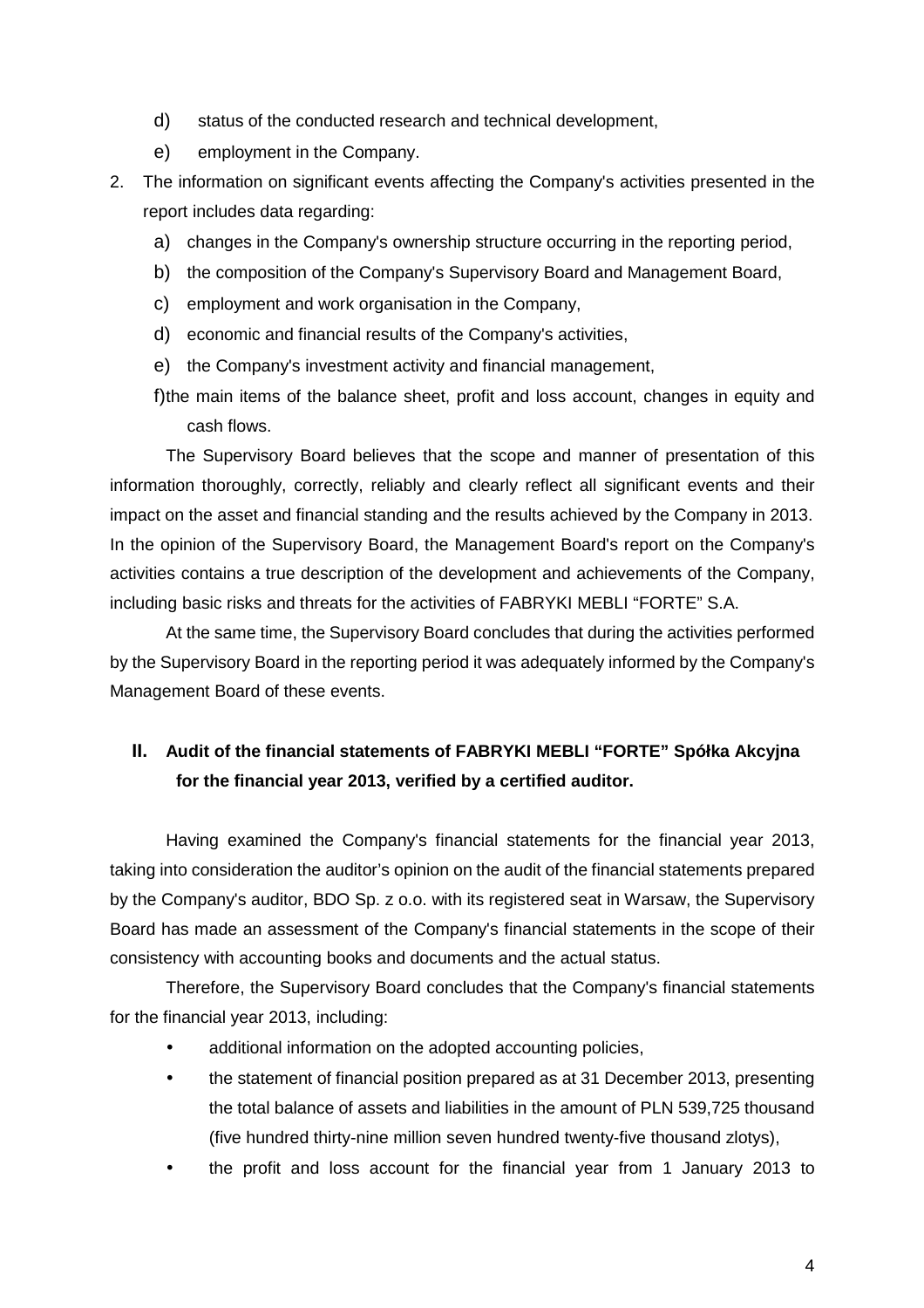31 December 2013, presenting a net profit of PLN 56,538 thousand (fifty-six million five hundred thirty-eight thousand zlotys),

- the statement of comprehensive income for the financial year from 1 January 2013 to 31 December 2013, presenting comprehensive income in the amount of PLN 56,896 thousand (fifty-six million eight hundred ninety-six thousand zlotys),
- the statement of changes in equity for the financial year from 1 January 2013 to 31 December 2013, presenting an increase in equity in the amount of PLN 34,332 thousand (thirty-four million three hundred thirty-two thousand zlotys),
- the cash flow statement for the financial year from 1 January 2013 to 31 December 2013, presenting an increase in net cash by PLN 42,718 thousand (forty-two million seven hundred eighteen thousand zlotys),
- and notes to financial statements.

were prepared in accordance with the Company's accounting books and documents and with the actual state.

In the opinion of the certified auditor, the financial statements have been prepared in accordance with International Accounting Standards, International Financial Reporting Standards and related interpretations announced in the form of regulations of the European Commission, and to the extent not covered by these standards – in accordance with the requirements of the Accounting Act and secondary legislation issued on the basis thereof, and on the basis of the correctly kept accounting books, give a true and fair view of the information material for the assessment of the asset and financial standing of the Company as at 31 December 2013 and its financial result for the financial year from 1 January 2013 to 31 December 2013 and are compliant with those provisions of law and of the Company's Articles of Association which influence the content of the financial statements.

Having analysed the individual elements of the Company's financial statements and the opinion and report of the certified auditor, the Supervisory Board does not raise objections as to the correctness and truthfulness of the financial statements of FABRYKI MEBLI "FORTE" S.A. for the financial year 2013.

At the same time, the Supervisory Board concludes, acting also as the Audit Committee, that the financial statements are compliant with the information contained in the report of the Management Board of FABRYKI MEBLI "FORTE" S.A. on the Company's activities in 2013.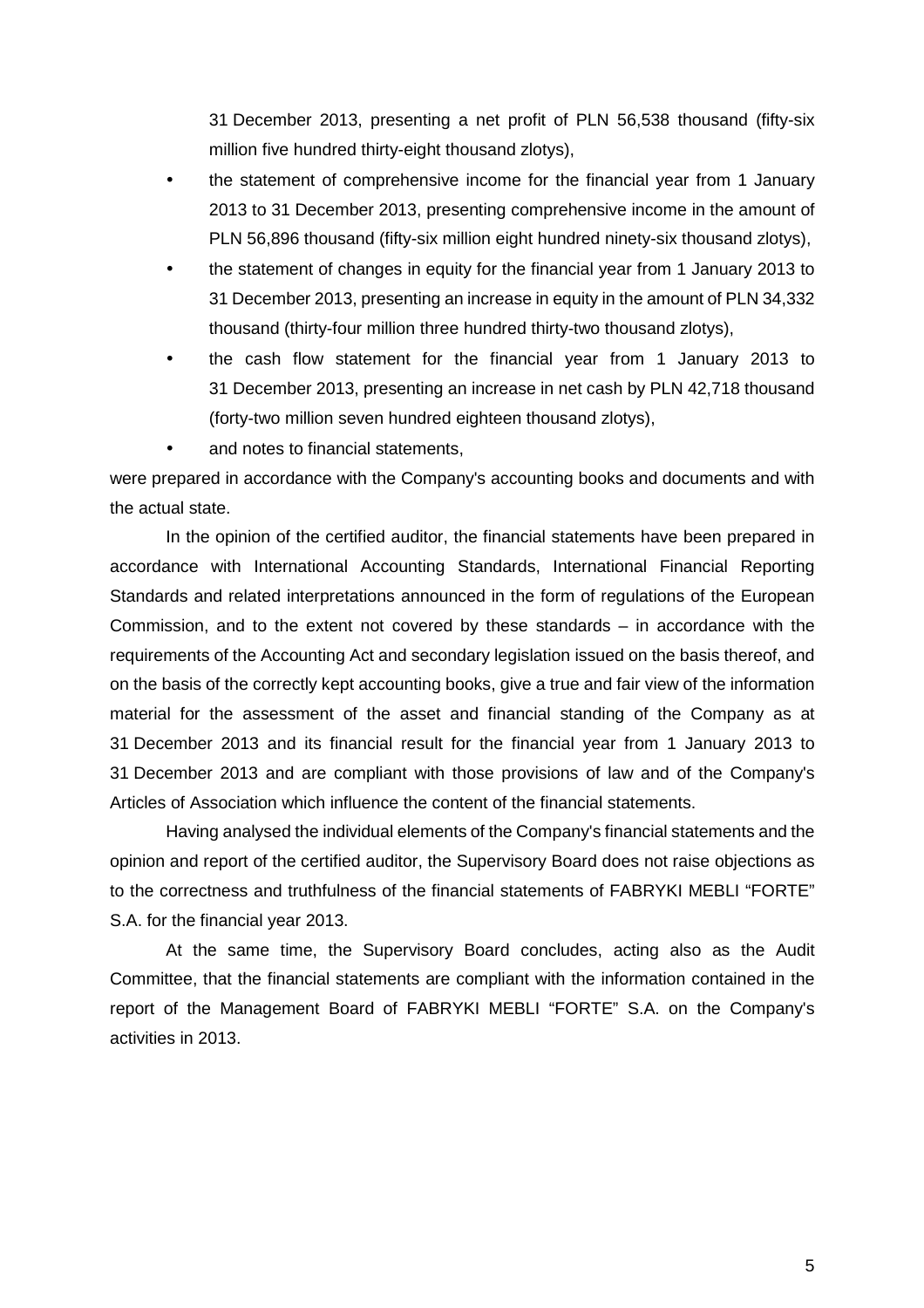# **III. ASSESSMENT OF THE MANAGEMENT BOARD'S REPORT ON THE ACTIVITIES OF THE FABRYKI MEBLI "FORTE" S.A. CAPITAL GROUP AND THE CONSOLIDATED FINANCIAL STATEMENTS OF THE CAPITAL GROUP FOR THE PERIOD FROM 1 JANUARY 2013 TO 31 DECEMBER 2013.**

Acting in accordance with the provisions of Article 382 § 3 in relation to Article 395 § 2(1) and § 5 of the Code of Commercial Companies and § 4(2)(e) of the Regulations of the Supervisory Board, the Supervisory Board has audited the Report on the activities of the FABRYKI MEBLI "FORTE" Spółka Akcyjna Capital Group in 2013 and the Consolidated financial statements of the FABRYKI MEBLI "FORTE" S.A. Capital Group for the period from 1 January to 31 December 2013.

Having examined the auditor's opinion on the audit of the Consolidated financial statements of the FABRYKI MEBLI "FORTE" S.A. Capital Group for the financial year ended 31 December 2013 prepared by the auditor, BDO Sp. z o.o. with its registered seat in Warsaw, the Supervisory Board concludes that:

- 1. the consolidated financial statements of the FABRYKI MEBLI "FORTE" S.A. Capital Group for the financial year 2013, including:
	- notes to the financial statements, comprising a summary of accounting policies;
	- the consolidated statement of financial position prepared as at 31 December 2013, presenting the total balance of assets and liabilities in the amount of PLN 554,854 thousand (five hundred fifty-four million eight hundred fifty-four thousand zlotys),
	- the consolidated profit and loss account for the financial year from 1 January 2013 to 31 December 2013, presenting a net profit in the amount of PLN 57,920 thousand (fifty-seven million nine hundred twenty thousand zlotys),
	- the consolidated statement of comprehensive income for the financial year from 1 January 2013 to 31 December 2013, presenting comprehensive income in the amount of PLN 58,290 thousand (fifty-eight million two hundred ninety thousand zlotys),
	- the consolidated statement of changes in equity for the financial year from 1 January 2013 to 31 December 2013, presenting an increase in equity in the amount of PLN 35,724 thousand (thirty-five million seven hundred twenty-four thousand zlotys),
	- the consolidated cash flow statement for the financial year from 1 January 2013 to 31 December 2013, presenting an increase in net cash by PLN 46,109 thousand (forty-six million one hundred and nine thousand zlotys),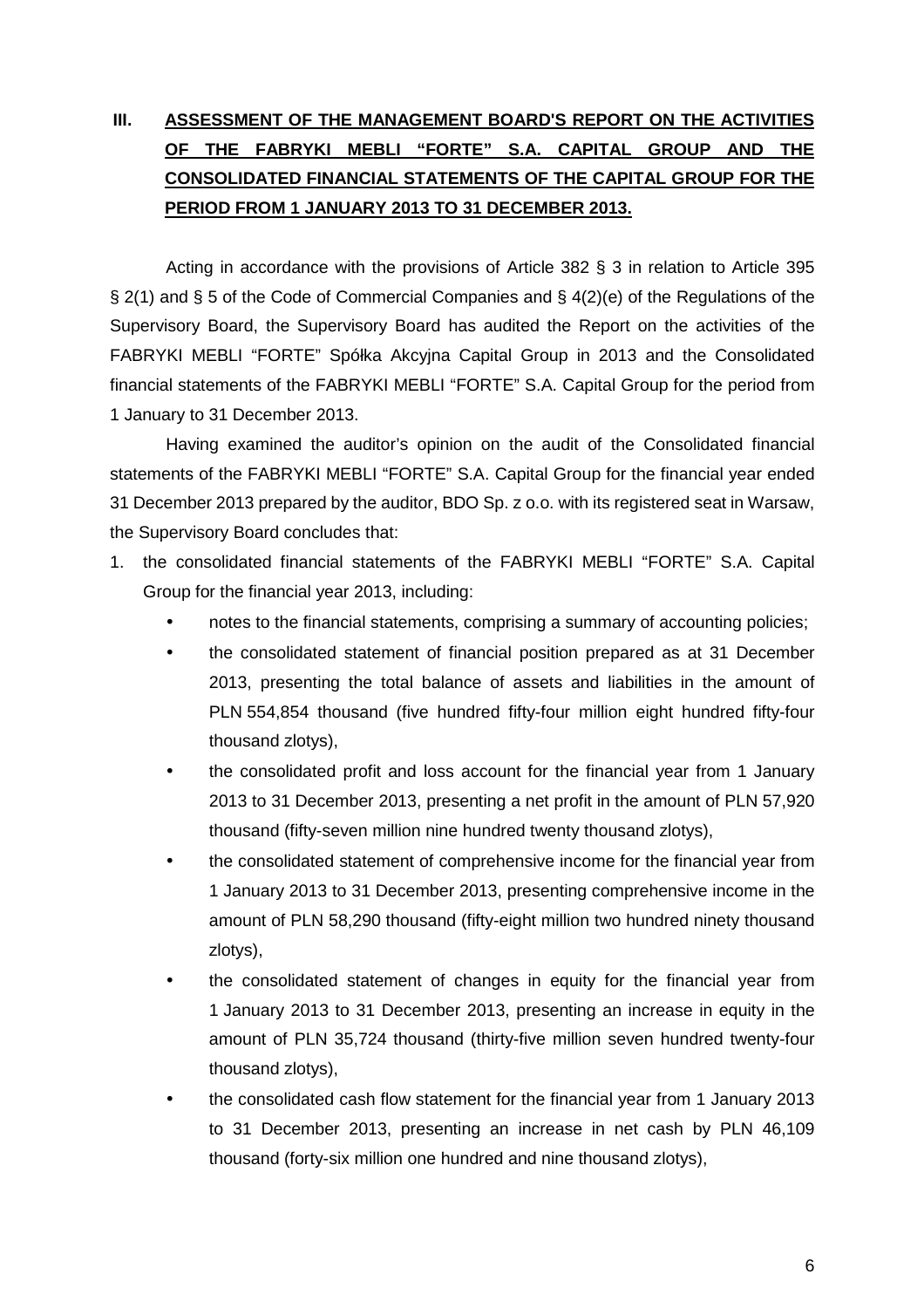- and notes to financial statements,
- 2. the Management Board's report on the activities of the FABRYKI MEBLI "FORTE" S.A. Capital Group in the financial year 2013,

were prepared in accordance with the Company's accounting books and documents and with the actual state. In the opinion of the certified auditor, the Consolidated financial statements of the FABRYKI MEBLI "FORTE" S.A. Capital Group give a true and fair view of the information material for the assessment of the asset and financial standing of the Capital Group as at 31 December 2013 and its financial result for the financial year from 1 January 2013 to 31 December 2013 and have been prepared in accordance with International Accounting Standards, International Financial Reporting Standards and related interpretations announced in the form of regulations of the European Commission, and to the extent not covered by these standards – in accordance with the requirements of the Accounting Act and secondary legislation issued on the basis thereof, and are compliant with those provisions of law binding the Capital Group which influence the content of the consolidated financial statements.

Having analysed the Consolidated financial statements of the FABRYKI MEBLI "FORTE" S.A. Capital Group for the financial year 2013, and the report of the Management Board of the Capital Group for 2013 and the opinion and report of the certified auditor, the Supervisory Board, acting also as the Audit Committee, does not raise objections as to the correctness and truthfulness of the abovementioned reports of the FABRYKI MEBLI "FORTE" S.A. Capital Group.

#### **IV. ASSESSMENT OF THE INTERNAL CONTROL SYSTEM AND SIGNIFICANT RISK MANAGEMENT SYSTEM**

On the basis of the analysis of the financial statements of the Company and the Capital Group for 2013, the Management Board's report for 2013, the Management Board's consolidated report on the activities of the Capital Group for 2013 and the ongoing cooperation with the Company's Management Board, the Supervisory Board, which at the same time performs the tasks of the audit committee, concludes that the Company's Management Board is fully responsible for the functioning of the internal control system and significant risk management system. In the process of current management and direction of the Company, and also in the phase of preparing periodical reports, the Management Board performs a periodical verification of risk factors significant for the Company on an ongoing basis throughout the whole financial year.

The Company's Management Board is also responsible for the efficiency of the internal control system in the process of preparing financial statements. The Management Board represented by the Management Board Member responsible for financial matters directly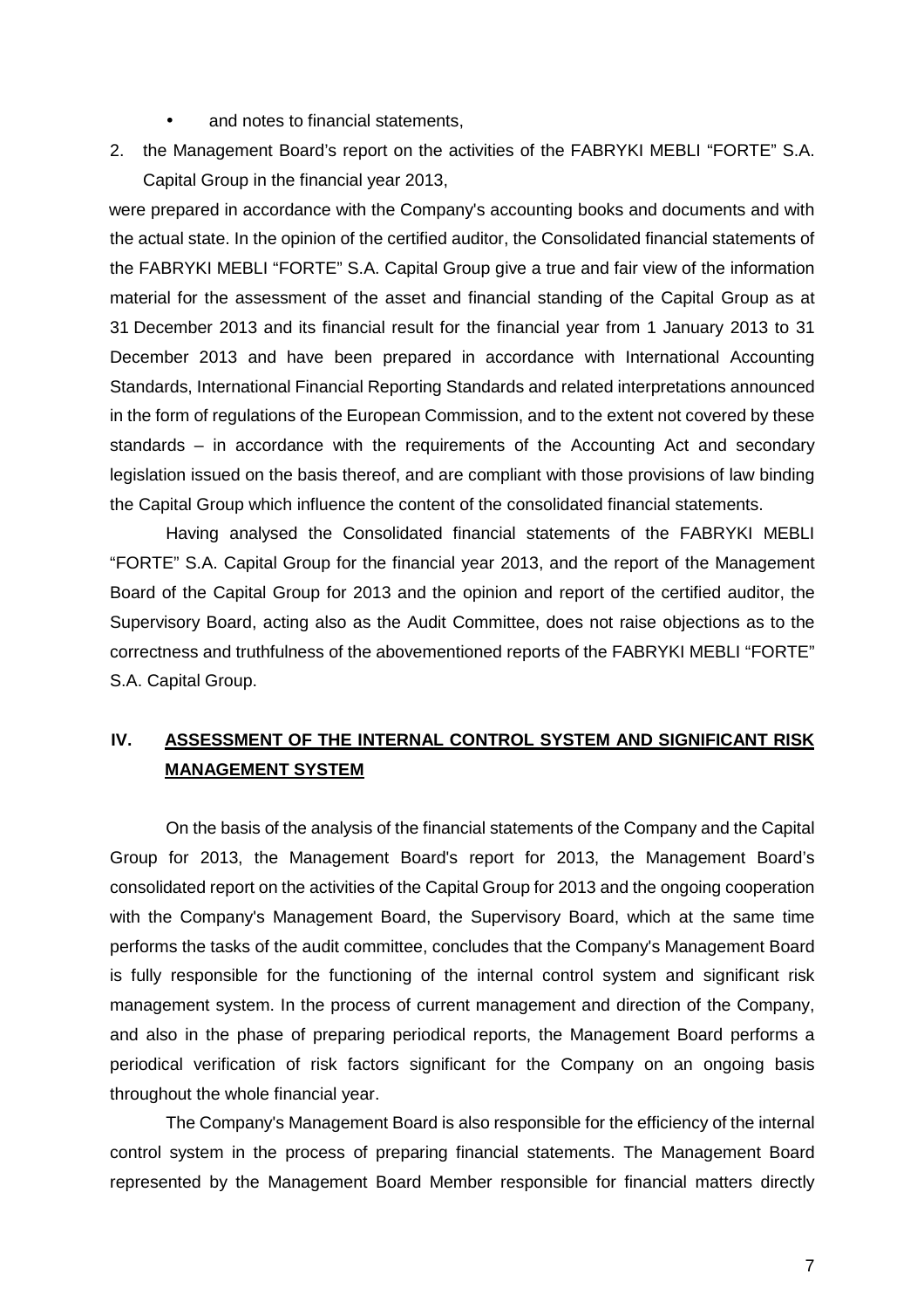supervises the process of preparing the contents of the Company's financial statements and interim reports. The integrated IT system SAP R/3 functioning at the Company, the V-desk system which covers registration, factual description, posting and acceptance of invoices – in line with competences assigned by the Management Board, and the accounting policy approved by the Company's Management Board and based on International Accounting Standards allow for and ensure the correct functioning of internal control of every operation with financial implications for the Company.

Within the internal control system, the Company has developed detailed planning, budgeting and management analytics processes which allow for:

- detailed planning of costs for each cost centre, isolated from the Company's structure,
- monthly settlement of actually incurred costs and constant analysis of deviations,
- monthly control of budget execution for individual cost centres together with monthly verification of the levels of controlling indicators divided into profit centres, products and sales areas, reported by the Controlling Department to the Management Board and indirectly to the Company's Supervisory Board, and hedging the exchange rate risk,
- assessing all investment applications in view of the estimated rate of return of a given investment.

The internal control system and significant risk management system function also on the basis of:

- a clear and documented division of powers and responsibilities adopted in the internal acts of the Company,
- provisions of law regarding the products and scope of activities of the Company,
- a set of internal regulations, procedures and instructions,
- work quality control performed by directors of individual organisational units,
- product quality control reported cyclically to the Company's Management Board,
- inspections of threats and risk on individual work stations,
- reviews of the management system in organisational areas and processes,
- external and internal audits.

The abovementioned procedures of internal control and the significant risk management system are viewed by the Supervisory Board as coherent, stable and efficient tools which allow to significantly limit risks related to current operations. The Company is aware of the risk related to the conducted activity and has implemented control mechanisms which enable it to manage risk and keep it at acceptable levels, both in production divisions and in other fields of activity. The Supervisory Board expresses a positive view of the internal control system and significant risk management system functioning at the Company in 2013,